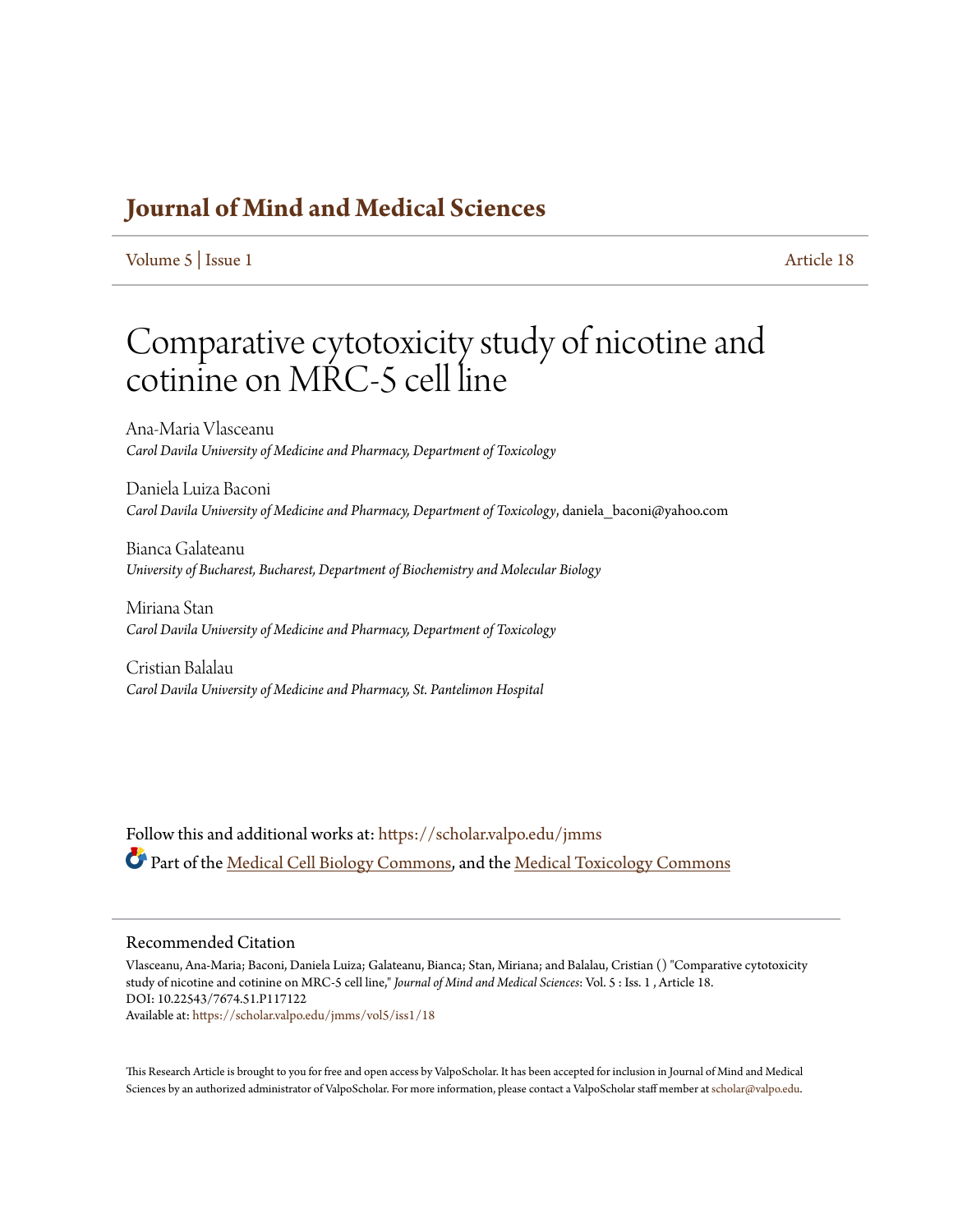# *Research article*



## Comparative cytotoxicity study of nicotine and cotinine on MRC-5 cell line

**Ana-Maria Vlasceanu<sup>1</sup> , Daniela L. Baconi<sup>1</sup> , Bianca Galateanu<sup>2</sup> , Miriana Stan<sup>1</sup> , Cristian Balalau<sup>3</sup>**

<sup>1</sup>Carol Davila University of Medicine and Pharmacy, Department of Toxicology, Bucharest, Romania <sup>2</sup>University of Bucharest, Department of Biochemistry and Molecular Biology, Bucharest, Romania <sup>3</sup>Carol Davila University of Medicine and Pharmacy, St. Pantelimon Hospital, Bucharest, Romania

**Abstract** Nicotine has several health hazards regarding carcinogenic potential. It also imparts increased risk for respiratory, cardiovascular, and gastrointestinal disorders. Several mechanisms have been proposed for the carcinogenic potential, including effects on cell proliferation, inducing oxidative stress, DNA mutation, or inhibition of apoptosis. The cotinine metabolite is generally thought to have effects similar to nicotine in some experimental systems.

> The purpose of this study was to assess the nicotine and cotinine cytotoxicity on MRC-5 lung fibroblasts. The pulmonary fibroblasts were treated with various concentrations of nicotine or cotinine (in the range 1  $\mu$ M – 2 mM) for 24 or 48 h and analyzed for cell viability by MTT test.

> The results indicated that high nicotine concentrations (2 mM) induced marked cell death (about 50%) in MRC-5 cell line. Cotinine showed lower toxicity than nicotine on the MRC-5 cells. In contrast to nicotine treatment, cells treated with cotinine continued to proliferate after the 48h incubation period.

**Keywords** : nicotine, cotinine, cytotoxicity, MRC-5, MTT-assay

- **Highlights** ✓ At concentrations similar to the levels observed in the plasma of smokers, nicotine and cotinine were not cytotoxic on MRC-5 cell line
	- $\checkmark$  Higher concentrations (2mM) of both nicotine and cotinine decreased the viability of MRC-5 cells.
	- $\checkmark$  Nicotine proved to be more cytotoxic than cotinine. Unlike nicotine, the proliferative capacity of MRC-5 cells is maintained after 48 hours of cotinine treatment.

**To cite this article**: Vlasceanu AM, Baconi DL, Galateanu B, Stan M, Balalau C. Comparative cytotoxicity study of nicotine and cotinine on MRC-5 cell line. J Mind Med Sci. 2018; 5(1): 117-122. DOI: 10.22543/7674.51.P117122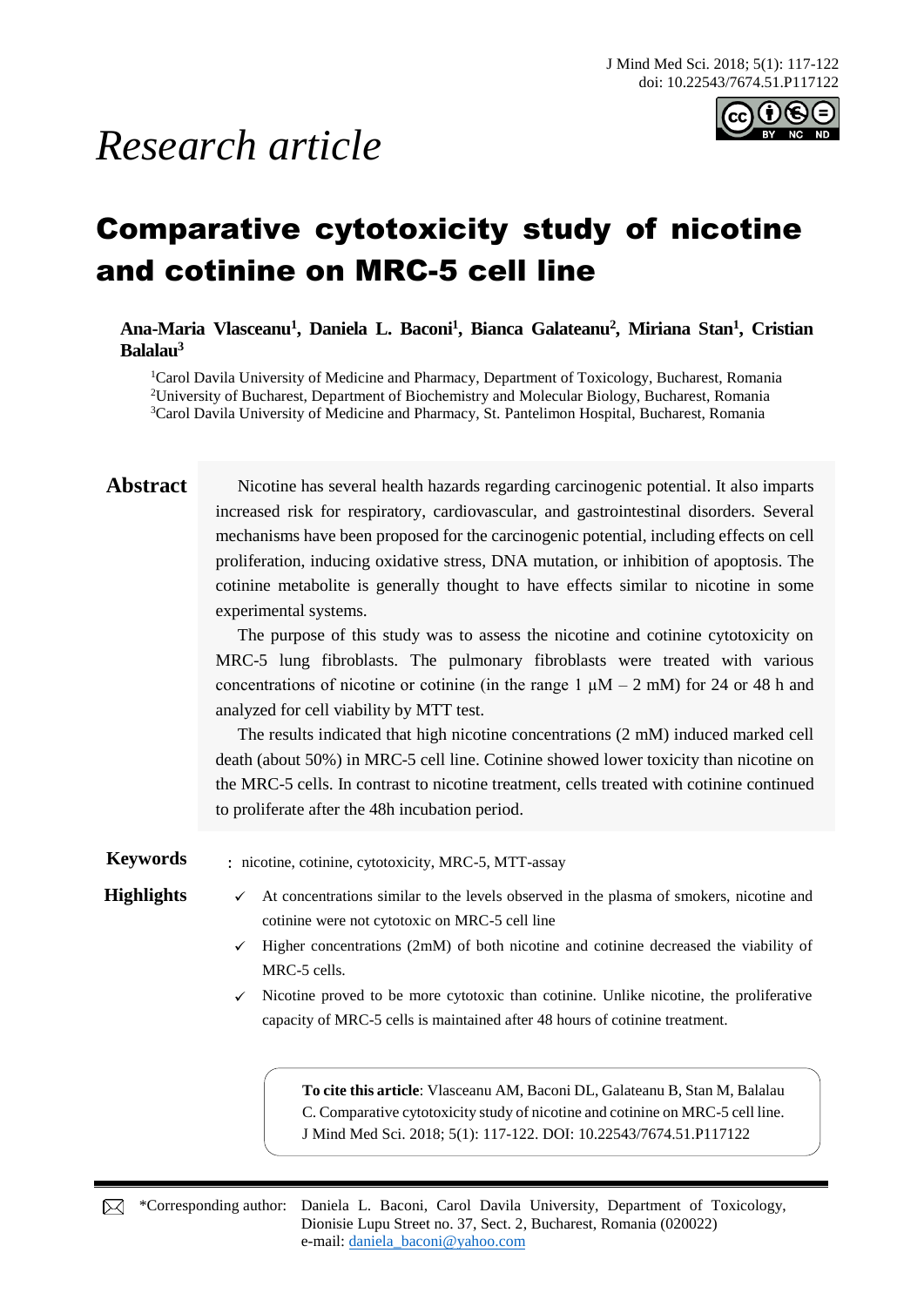#### **Introduction**

Smoking is the only cause of premature death that can be totally prevented. Morbidity induced by tobacco smoking refers in particular to diseases of the respiratory system and the cardiovascular system. In addition, increased prevalence of cancer at different levels in the body, urinary tract damage, gastrointestinal disorders, ocular damage, endocrine and metabolic alterations, and adverse effects on pregnancy have been reported. An alarming aspect is that smoking also affects the health of non-smokers who are passively exposed to tobacco smoke (1, 2).

Nicotine alkaloid is the major addictive component of tobacco. Nicotine is a highly toxic compound that exerts its effects on almost every organ and system in the body. It is absorbed through the entire respiratory tract, through the oral and nasal mucosa, into the gastrointestinal tract, and even through the skin. In vivo, nicotine is extensively metabolized by cytochrome P450 in the liver, to the major metabolite cotinine (Figure 1). Cotinine metabolite has a relatively long half-life (~17 h) compared to nicotine  $(1-2 h)$  and it is used as a biomarker for smoking, including passive smoking  $(3,4)$ .



**Figure 1.** Oxidative biotransformation of nicotine to cotinine

The carcinogenic potential of nicotine is supported by current studies. Many types of cancers, including small-cell and non-small-cell lung carcinomas, head and neck, gastric, pancreatic, colon, breast, cervical, urinary, bladder, and kidney cancers have been associated with nicotine (5).

Several studies indicate that nicotine is toxic and addictive, but it is not carcinogenic (6).

Current in vitro and in vivo studies demonstrate that nicotine and its main metabolite cotinine have tumorpromoting activities. In addition, tobacco smoke contains a variety of proved carcinogens including polycyclic aromatic hydrocarbons (i.e. 3,4 benzo(a)pyrenes), and tobacco-specific nitrosamines, such as 4-(methylnitrosamino)-1-(3-pyridyl)-1 butanone (NNK) and N'-nitrosonornicotine (NNN) (7).

The current research is focused on the molecular progression and proliferation, and promote tumor proliferation (14).

progression in multiple cancer types (7). The potential of nicotine in inducing DNA mutations as a step towards cancer initiation is still controversially discussed (8).

Nicotine was shown to have an important role in regulating cellular processes such as proliferation, differentiation, and migration. In normal cells, nicotine can stimulate mechanisms consistent with cell transformation and the early stages of cancer development (9).

On in vitro systems, it has been demonstrated that nicotine increased cell proliferation, inhibited apoptosis, stimulated cancer cell growth, and enhanced or inhibited angiogenesis. Nicotine was also reported to promote tumor growth and metastasis in cancer xenograft models (10).

Nicotine exerts its effects by activating the nicotinic acetylcholine receptors (nAChRs) that are expressed in neurons and neuromuscular junctions and in a wide variety of non-neuronal cells, including those of epithelial and endothelial origin.

Nicotine has been demonstrated to have tumorpromoting properties by activating the nAChRs; this may result in activation of several signaling pathways that can have tumorigenic effects. It has been shown that nicotine (at concentrations similar to those in the bloodstream of smokers, ranged from 10 nmol/L to 10 μmol/L) or tobacco-specific nitrosamines such as NNK could induce proliferation in various *in vitro* cell culture models, and this effect could be canceled by nAChR antagonists (7).

Recent studies demonstrated that nicotine induces multiple cancer cell proliferation via α7-nAChR subunit. Thus, nicotine was shown to induce a dosedependent increase in proliferation of lung cancer cells, breast cancer cells, and pancreatic cancer cells via α7 nAChRs-mediated signal transduction pathways (11). In addition, nicotine induced epithelial-to-mesenchymal transition (EMT) in breast and lung cancer (11).

It has been demonstrated that nicotine induces cell proliferation via α7-nAChR subunit in mouse lung cancer and enhances the growth of tumors induced by tobacco carcinogens. In addition, nicotine promotes regrowth and metastasis of tumors in mice (12).

Nicotine was demonstrated to promote proliferation, invasion, and angiogenesis in tumor cells while inhibiting apoptosis  $(13)$ .

mechanisms by which nicotine and tobacco smoke can tumor promotion in human lung adenocarcinoma cells initiate tumor formation, influence cell cycle by inhibiting apoptosis and increasing cellular The cotinine metabolite was also shown to induce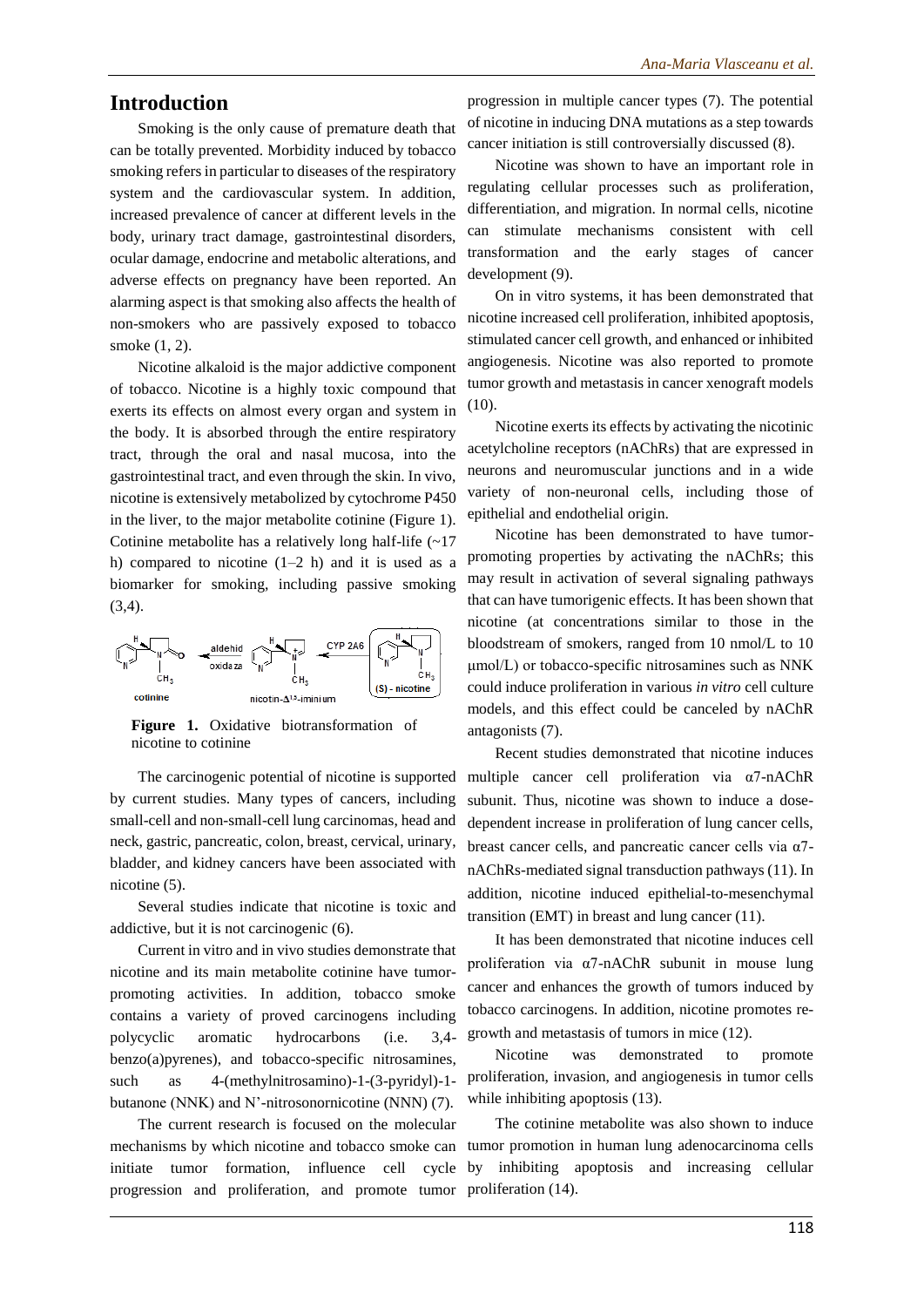beneficial effects of nicotine and its main metabolite  $\mu$ M; D6 = 10  $\mu$ M and D7 = 1  $\mu$ M. cotinine on the human body. Cotinine has been reported vascular resistance, decreases blood pressure in animals, and affects cognitive performance (15).

6-hydroxydopamine (6-OHDA)-induced cell damage in neuroblastoma cells (16).

cytotoxic effects on the mesenchymal stem cells derived from human periodontium (17). Nicotine and cigarette spectrophotometrically evaluated at 550nm. extract (CE) were demonstrated to induce cytotoxicity in human embryonic lung fibroblast, MRC-9 (18).

nicotine and cotinine on proliferation of MRC-5 cell line, a diploid human cell culture line composed of fibroblasts derived from normal lung tissue of a 14 week-old male fetus.

#### **Materials and method**

This study was performed on the continuous cell line of pulmonary fibroblasts MRC-5 (ATCC – American Type Culture Collection). According to the manufacturer's datasheet, these cells exhibit typical fibroblast morphology.

To spread the culture, the cells were cultivated in Eagle's Minimum Essential Medium (EMEM) supplemented with 1 % antibiotic/antimichotic (ABAM) and 10% fetal bovine serum (SFB), put in sterile culture vials. The cells were incubated at 37°C, in humid atmosphere of 5% CO2 during the entire experimental period. In order to multiply, the cells adherent to the culture substrate were detached by means of enzimatic treatment with trypsin at 80 % confluency. Effectively, for the multiplication, the cells were detached from the culture surface with a solution of trypsin –EDTA. The cell sediment following the centrifugation was re-suspended in fresh culture medium, and the cell suspension was distributed in new culture vials.

(-)-Nicotine (≥99%, Sigma-Aldrich) and (-)- Cotinine (≥98%, Sigma-Aldrich) were used to prepare stock solutions in DMSO. Both nicotine and cotinine have been tested in the following dilutions:  $D1 = 2$  mM, (Figure 2). Lung fibroblast cell line MRC-5 was largely

There are conflicting reports regarding the  $D2 = 1$  mM;  $D3 = 750 \mu M$ ;  $D4 = 500 \mu M$ ;  $D5 = 100$ 

to have some pharmacologic activity that decreases for evaluating the proliferation of the cells under Nicotine (10-7 – 10-5 M) and cotinine (10-6 – 10-8 Cytotoxicity was determined by 3-(4,5-dimethylthiazol-M) exhibited neuroprotective properties in SH-SY5Y 2-yl)-2,5 diphenyltetrazolium bromide (MTT) assay. neuroblastoma cell line. Cotinine also protected against The quantitative colorimetric MTT is based on the Studies have revealed the citotoxic effects of reaction is made by the mytochondrial enzymes nicotine in different experimental systems while there (especially hydrogenase succinate) and is an index of the are limited data regarding the citotoxic effects of cell/mitocondriale integrity. The formazan may be cotinine. Nicotine exerts dose- and time-dependent solubilised with izopropanol or DMSO, and the optic For determining the optimal working dose and also treatment with nicotine and cotinine, viability of the pulmonary fibroblasts MRC-5 was assessed. reduction of a yellow tetrazolium salt MTT to a blueviolet formazan in the culture medium. The reduction density (D.O.) of the solution obtained this way may be

The present study investigated the in vitro effects of replicates and left for 24 hours to adhere. The next day, Briefly, the MRC-5 cells were seeded at a density of 103 cells/well into 96-well microtiter plates in three the culture medium was replaced with a fresh one, which contained different concentrations of nicotine or cotinine followed by incubation for 24 or 48 hours. After 24 or 48 hours, the treatment was removed and the cell mono-layers were incubated for 4 h with a 1 mg/ml MTT solution in serum-free medium. The formazan crystals formed, in the meantime, by the active metabolic cells, have been solubilised in DMSO, and the D.O. of the resulting solution was determined at 550 nm.

#### **Statistics**

Quantitative data were processed and represented graphically by means of the soft GraphPad Prism 3.03.

Data are expressed as mean  $\pm$  SE (SEM). Grouped data were compared with one-way ANOVA with Bonferroni adjustment. P-values < 0.05 were considered statistically significant.

### **Results**

#### *Dose screening*

In order to examine if nicotine or cotinine is cytotoxic to MRC-5 cells, the cell line was treated with various concentrations of nicotine or cotinine in the range 1  $\mu$ M – 2 mM for 24 h and analyzed for cell viability by MTT-assay.

Dose screening for nicotine has shown that the use of a 2 mM dose lowers the viability of the cells to 50% compared to the non-treated control, and the treatment with concentrations which are lower or equal to  $750 \mu M$ does not induce modifications of the cell viability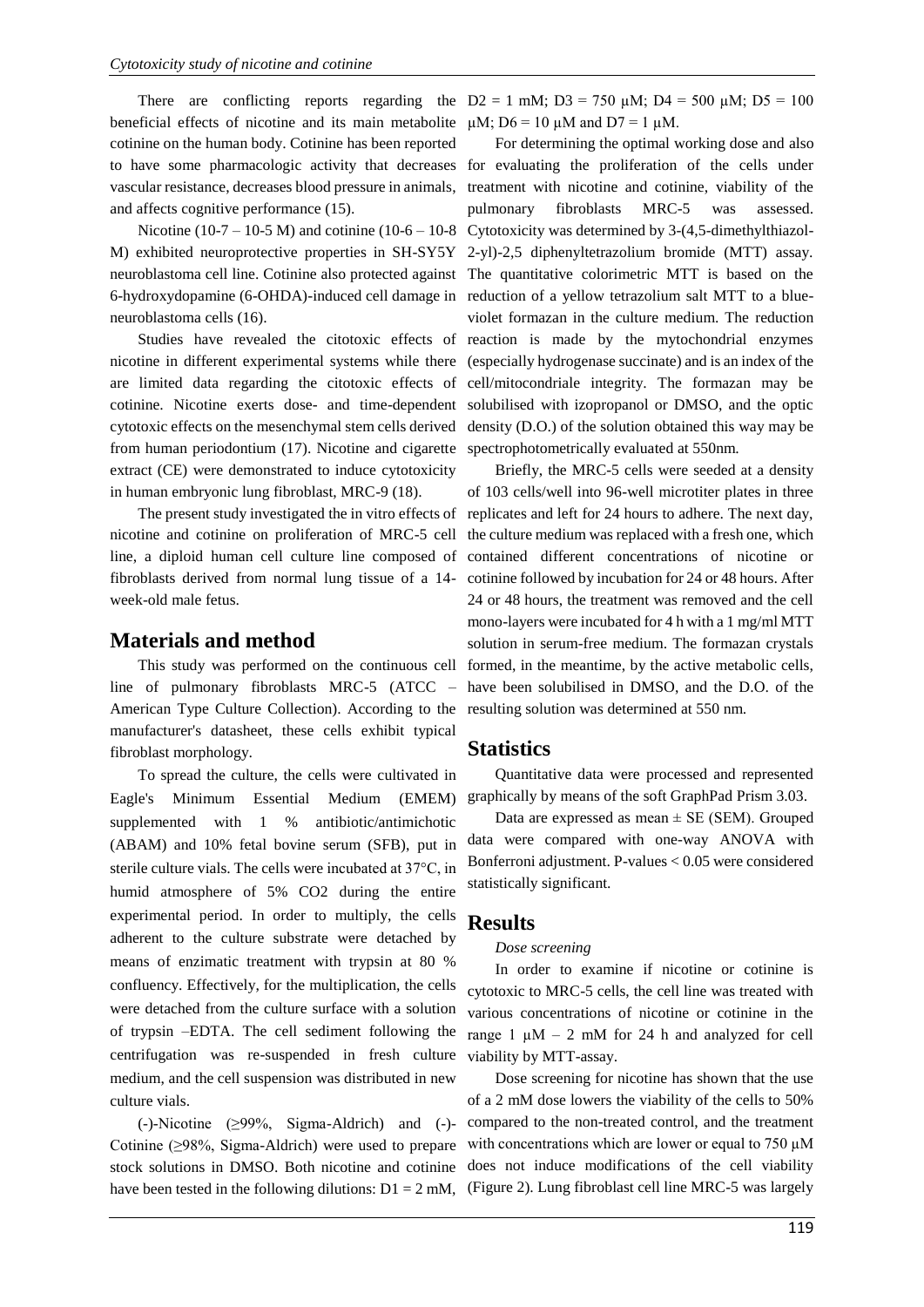unaffected by the nicotine treatment in the range of concentration 1  $\mu$ M – 750  $\mu$ M. Therefore, following the dose screening, the concentration of 1mM of nicotine was selected for the further study of the cell proliferation.



**Figure 2.** The viability of the MRC-5 cells treated for 24h with nicotine  $D1 = 2$  mM,  $D2$  $= 1$  mM, D3 = 750 µM, D4 = 500 µM, D5 = 100  $\mu$ M, D6 = 10  $\mu$ M and D7 = 1  $\mu$ M in culture medium

The viability of the MRC-5 cells treated with cotinine was unaffected in the range of concentration 1  $\mu$ M – 1 mM (Figure 3). Cotinine showed lower toxicity than nicotine on the MRC-5 cells. The dose screening for cotinine shows that the use of a dose smaller or equal to 1mM does not induce modifications of the cell viability. Thus, following the dose screening, the concentration of 2mM of cotinine was selected for the further study of the cell proliferation.



**Figure 3.** The viability of the MRC-5 cells treated for 24 h with  $D1 = 2$  mM,  $D2 = 1$  mM,  $D3 = 750 \mu M$ ,  $D4 = 500 \mu M$ ,  $D5 = 100 \mu M$ ,  $D6 = 10 \mu M$  si  $D7 = 1 \mu M$  cotinine in culture medium

#### *Evaluation of proliferative potential*

The evaluation of proliferative potential has shown that non-treated control MRC-5 cells proliferate significantly  $(p<0.0001)$  in culture for 48h (Figure 4). Once exposed to the treatment with 1mM nicotine, the proliferative potential of the MRC-5 cells is inhibited, but we did not detect statistically significant changes between the viability of the cells treated with 1 mM nicotine for 24h and for 48h.

In terms of treatment with 2 mM cotinine, the proliferative potential of the MRC-5 cells is inhibited compared to the non-treated control, with statistically significant differences ( $p<0.05$ ) between the viability of the cells treated with cotinine for 24h and 48h (Figure 4).



**Figure 4.** The proliferative potential of MR-5 cells treated for 24h and 48h with 1 mM ncotine or 2 mM cotinine (Nic = Nicotine; Cot = Cotinine)

\*\*\* p<0.0001 control 48h versus control 24h; \* p<0.05 cotinine 48h versus cotinine 24h)

The results indicated that the MRC-5 cells treated with 1mM nicotine do not proliferate after 48h of treatment, in contrast to those treated with 2 mM cotinine that retain some weak proliferative potential if treated for 48h.

#### **Discussions**

Evidence confirms harmful effects of tobacco use and nicotine. Smoking is demonstrated as a risk factor for various types of cancer, including lung, oral cavity, or breast cancer. Nicotine has been shown to have tumor-promoting activity. In addition, growing evidence suggests that the use of tobacco can reduce the efficacy of cancer medicines and may increase the risk of recurrence, while migration to other geographical areas is able to influence the cancer incidence (19).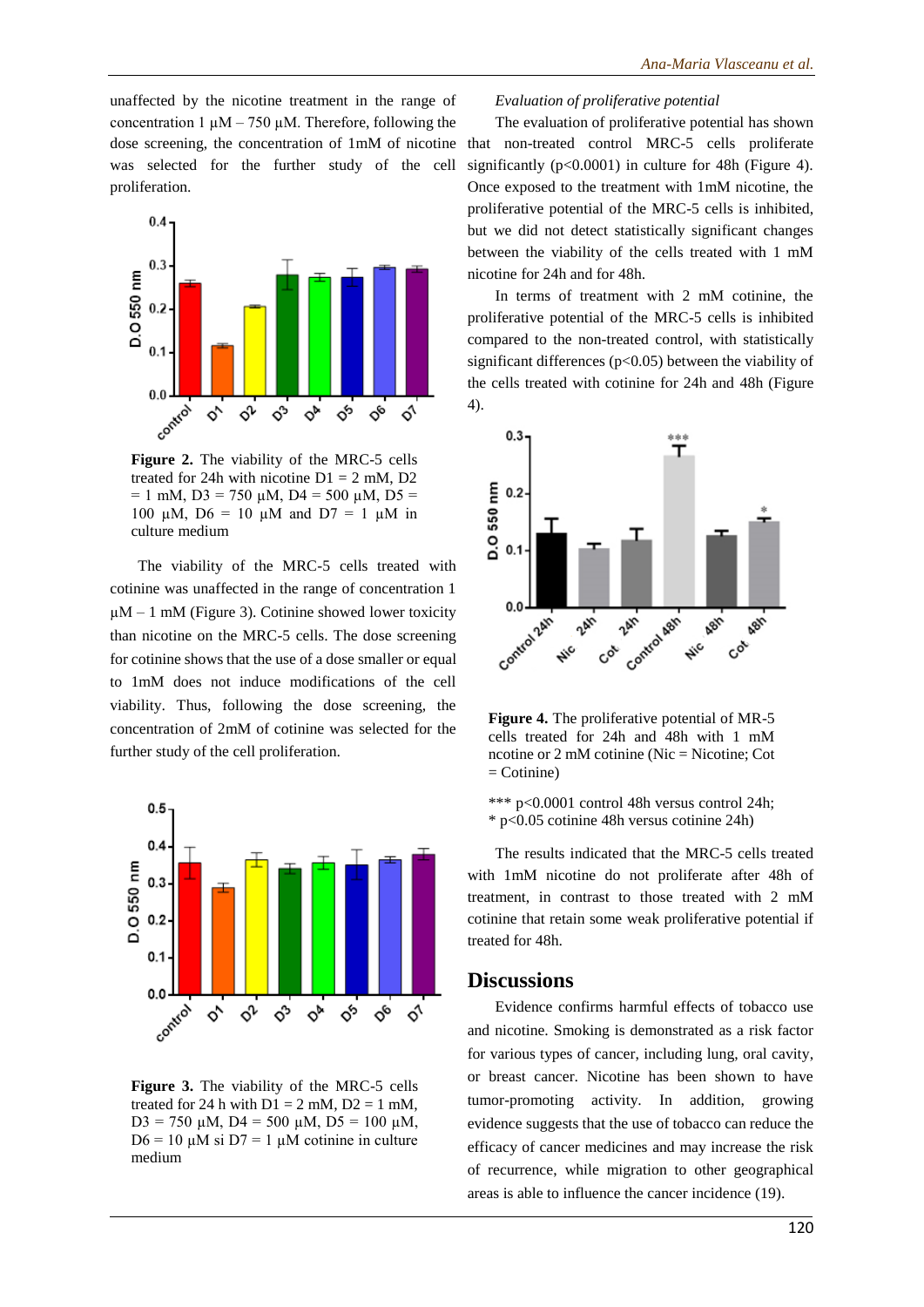In recent years, research has provided findings cotinine continues. Cotinine is less lipophilic than nicotine and has been found to be less cytotoxic than nicotine on fibroblast (HFF), melanoma (SK-Mel/27), and hepatoma (HepG2) cell lines (20). Nicotine and cotinine were not cytotoxic to Chinese hamster ovary (CHO) cells (21).

The present study evaluated the toxicity of nicotine and its metabolite cotinine on normal human lung cell line MRC-5. Limited data are published with respect to the cytotoxic effects of nicotine and cotinine on normal cells. Our study investigated the cytotoxic potential of nicotine compared to cotinine on MRC-5 human lung fibroblast cell line by using the MTT assay.

Our overall results are in line with studies investigating the cytotoxicity of nicotine in various in vitro systems. Nicotine, at a concentration of 1μM, was shown to exert a minor effect on the viability of MRC-5 normal fibroblasts, while the proliferation of both human lung cancer cell lines A549 and SKMES-1 (13% for A549 and 14% for SKMES-1) was slightly enhanced (22).

The treatment of MRC-5 cells with nicotine-free **References** tobacco extract (1 mg/mL, but no 0.1 mg/mL) reduced  $(p < 0.05)$  the viability of MRC-5 cells by 42%, indicating that components other than nicotine in tobacco leaves exhibited cytotoxic effect (23).

Current reports indicate that the toxic effect exerted in vitro by nicotine depends on the type of the cell tested. 2. At a concentration higher than 2.5 mM, nicotine inhibited cell proliferation in human periodontal ligament fibroblast (PDLFs) (24), suggesting that nicotine may contribute to the progression of periodontal disease.

It has been demonstrated that nicotine is not cytotoxic on MCF-7 human breast cancer cells and KB-3.1 human nasopharyngeal carcinoma cells. Furthermore, pretreatment with nicotine  $(10 \mu M)$ determined significant protection to MCF-7 cells and KB-3.1 cells treated with doxorubicin (25).

The results of our study indicate that high nicotine concentrations (2 mM) induced marked cell death (about 50%) in MRC-5 cell line. Similar results have been reported in experiments on alveolar cell line (A549). Nicotine was shown to act in a concentration-dependent 6. manner on A549 lung cells and concentrations beginning with 4mM showed a significant toxic effect on the cell viability (26).

regarding the mechanism of nicotine toxicity. 5 cell line. The results indicate that the MRC-5 cells Furthermore, evaluation of the toxicological profile of treated with 1mM nicotine do not proliferate after 48h cotinine, the main metabolite of nicotine, is under of treatment, in contrast to those treated with 2 mM current investigation. Controversy over the toxicity of cotinine that retain weak proliferative potential if treated Cotinine was less cytotoxic than nicotine on MRCfor 48h.

> The present study demonstrated that, at physiologically relevant concentrations, both nicotine and cotinine would have no significant toxic effect on MRC-5 pulmonary fibroblasts. High concentrations decreased the cell viability, and cotinine was proved to be less toxic than nicotine in MRC-5 cells. In contrast to nicotine treatment, cells treated with cotinine continue to proliferate after 48h incubation period.

### **Conclusions**

Our data indicate that, at concentrations similar to those reported in the bloodstream of smokers, nicotine and cotinine have not been shown to be cytotoxic on the tested MRC-5 normal human lung cell line.

The viability of the MRC-5 cells treated with higher concentration of nicotine or cotinine was decreased, and nicotine was shown to be more toxic than cotinine.

The results of the study provide additional information on the toxicity of cotinine and nicotine on normal cells.

- 1. Ladror D, Pitt B, Funk W. Quantification of cotinine in dried blood spots as a biomarker of exposure to tobacco smoke. *Biomarkers*. 2018; 23(1): 44-50. PMID: 28862876, DOI: 10.1080/1354750X.2017.1375558
	- 2. Vlăsceanu AM, Petraru C, Baconi D, Ghica M, Arsene A, Popa L, Nicolae A, Drăgoi C, Pavalache G. Quantitative relationships of urinary cotinine levels in smoking diabetic patients. *Farmacia* 2015; 63(3): 349-56.
- 3. Benowitz NL. Cotinine as a biomarker of environmental tobacco smoke exposure. *Epidemiol. Rev*. 1996;18(2): 188-204. PMID: 9021312
- 4. Tuchila C, Baconi DL, Dinu Pirvu C, Balalau DO, Vlasceanu AM, Stan M, Balalau C. Therapeutic Drug Monitoring and Methods of Quantitation for Carbamazepine. *J Mind Med Sci.* 2017; 4(2): 100- 14. DOI: 10.22543/7674.42.P100114
- 5. Grando SA. Connections of nicotine to cancer. *Nat Rev Cancer*. 2014; 14(6): 419-29. PMID: 24827506, DOI: 10.1038/nrc3725
- Hecht SS. Tobacco carcinogens, their biomarkers and tobacco-induced cancer. *Nat Rev Cancer.* 2003; 3(10): 733-44. PMID: 14570033, DOI: 10.1038/nrc1190